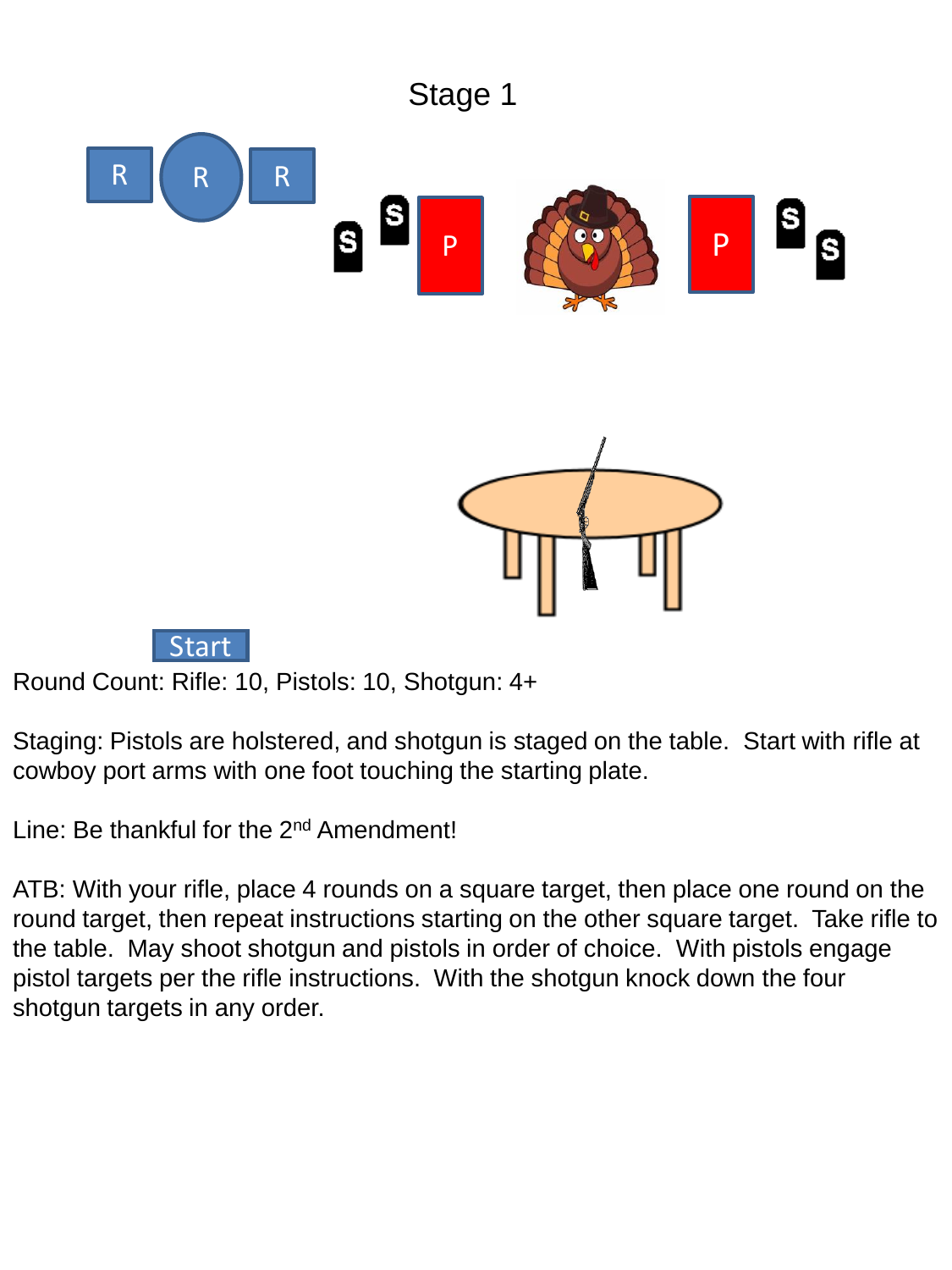

Staging: Pistols are holstered, and shotgun is staged on the table. Start with rifle in hands with one foot touching the starting plate.

Line: Be thankful for liberty!

ATB: With your rifle, starting on either end, sweep the rifle targets in a 2, 3, 5 sweep. Take rifle to the table. May shoot shotgun and pistols in order of choice. With pistols engage pistol targets per the rifle instructions. With the shotgun knock down the four shotgun targets in any order.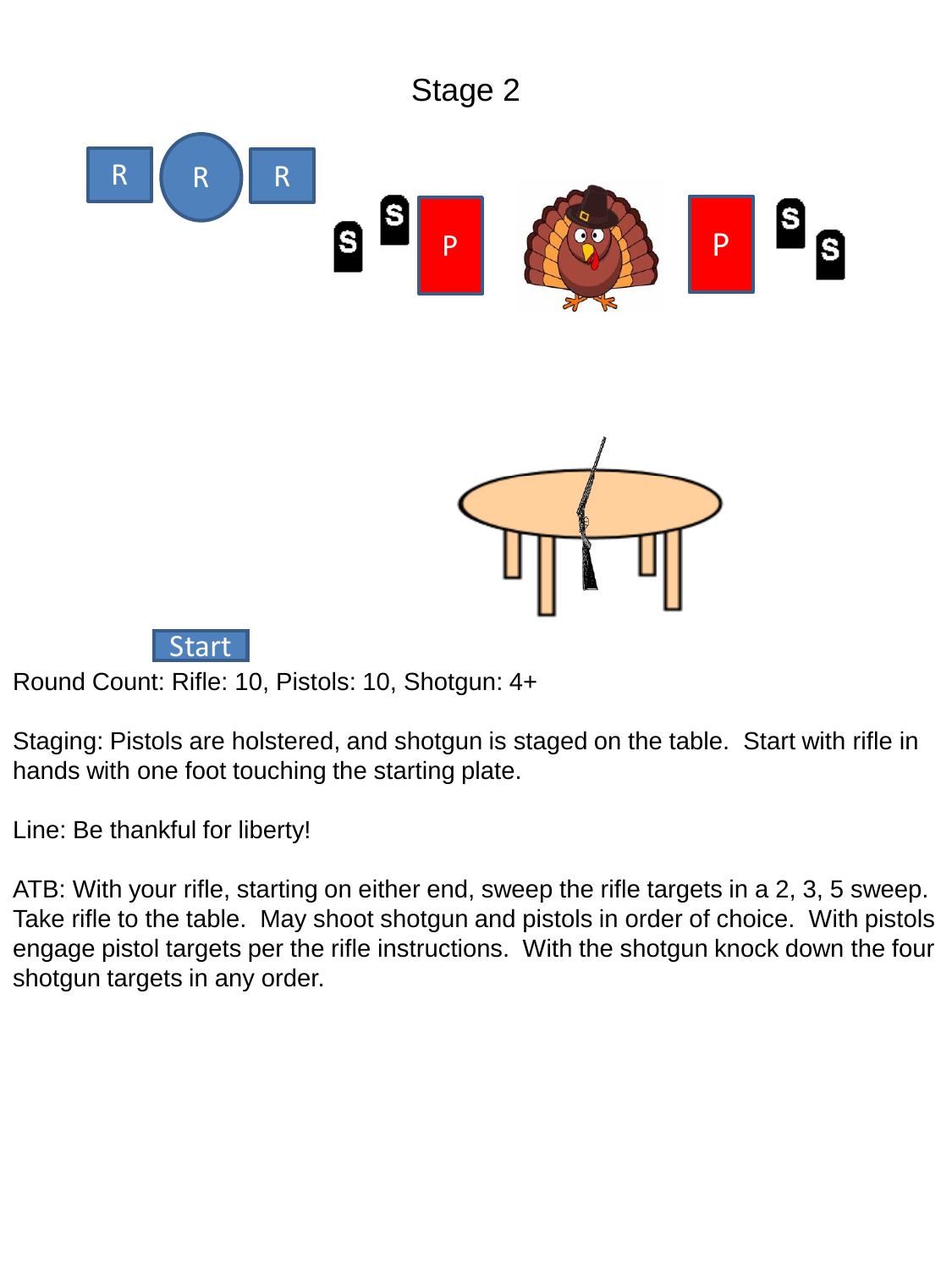

Staging: Pistols holstered, rifle staged on center table, shotgun on right table. Start standing behind table of choice with arms at low surrender.

Line: Give thanks for roast turkey!

ATB: If starting at left table, with pistols, starting on the either end engage the pistol targets in a 3-2-2-3 sweep. Go to center table and engage rifle targets per the pistol instructions. Go to the right table. With shotgun knock down the six shotgun targets in any order.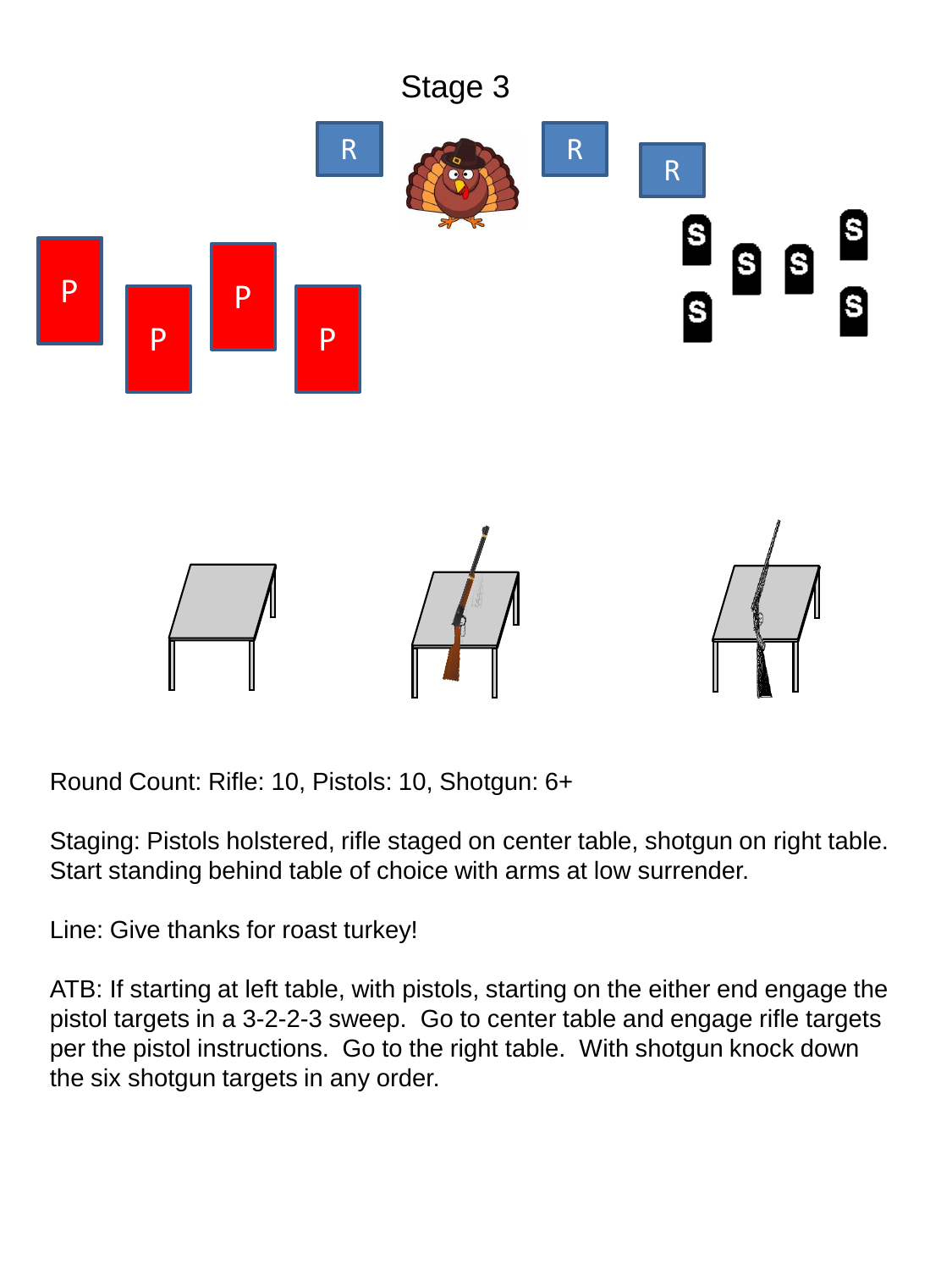

Staging: Pistols holstered, rifle staged on center table, shotgun on right table. Start standing behind table of choice holding whiskey bottle with both hands.

Line: Give thanks for Wild Turkey!

ATB: If starting at left table, with pistols, starting on the either end engage the pistol targets in a continuous Nevada sweep for 10 rounds. Go to center table and engage rifle targets per the pistol instructions. Go to the right table. With shotgun knock down the six shotgun targets in any order.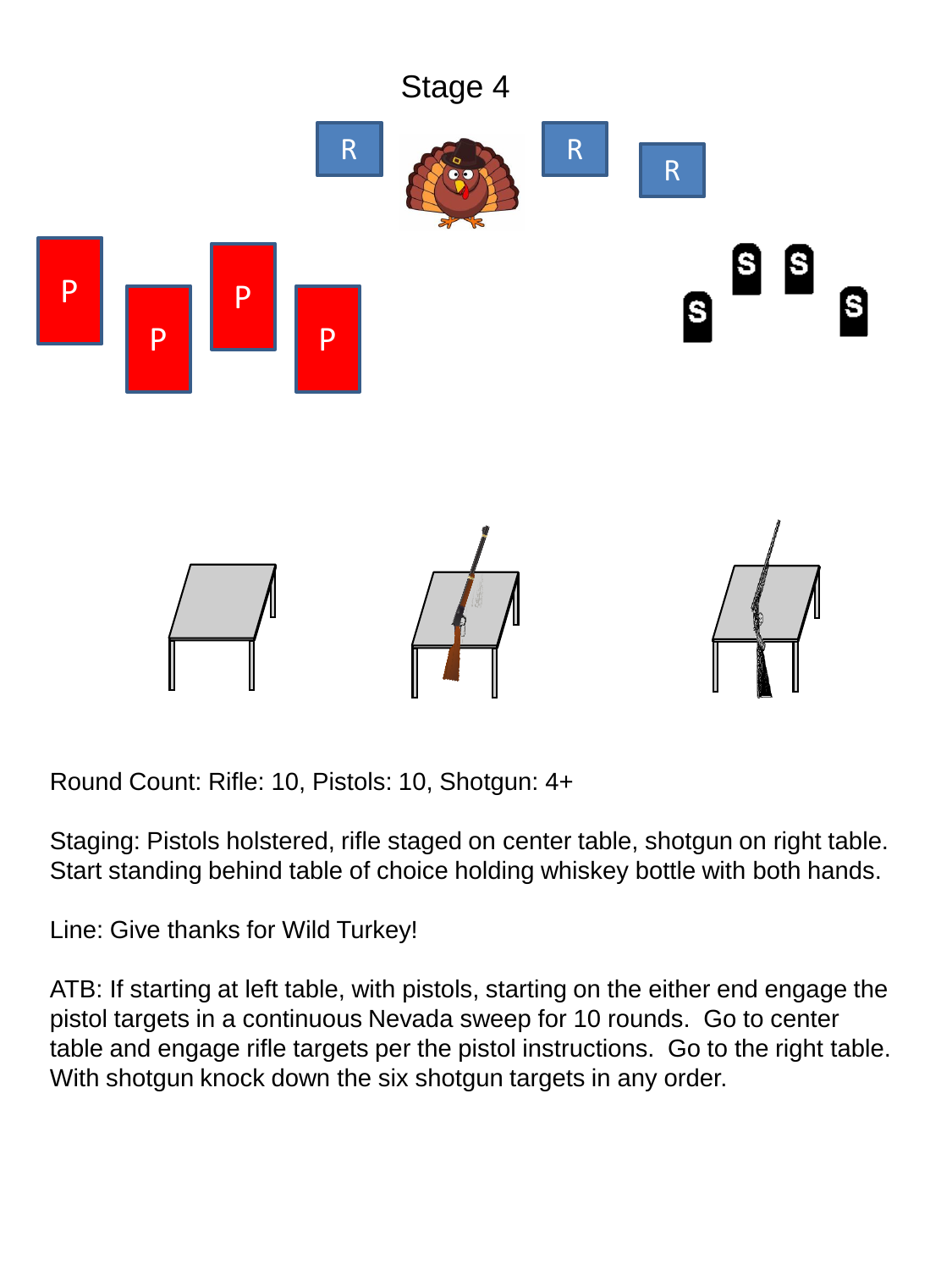

Staging: Pistols holstered, rifle staged on middle table, shotgun on right table. Start standing behind rifle position pointing at the turkey with both hands.

Line: Give thanks you turkey!

ATB: With the rifle first triple tap the top target, sweep the other three targets and then triple tap the top target, place  $10<sup>th</sup>$  round on turkey. Shotgun and pistol are shot as the shooter chooses. With shotgun knock down the shotgun targets in any order. With the pistols engage pistol targets per the rifle instruction.